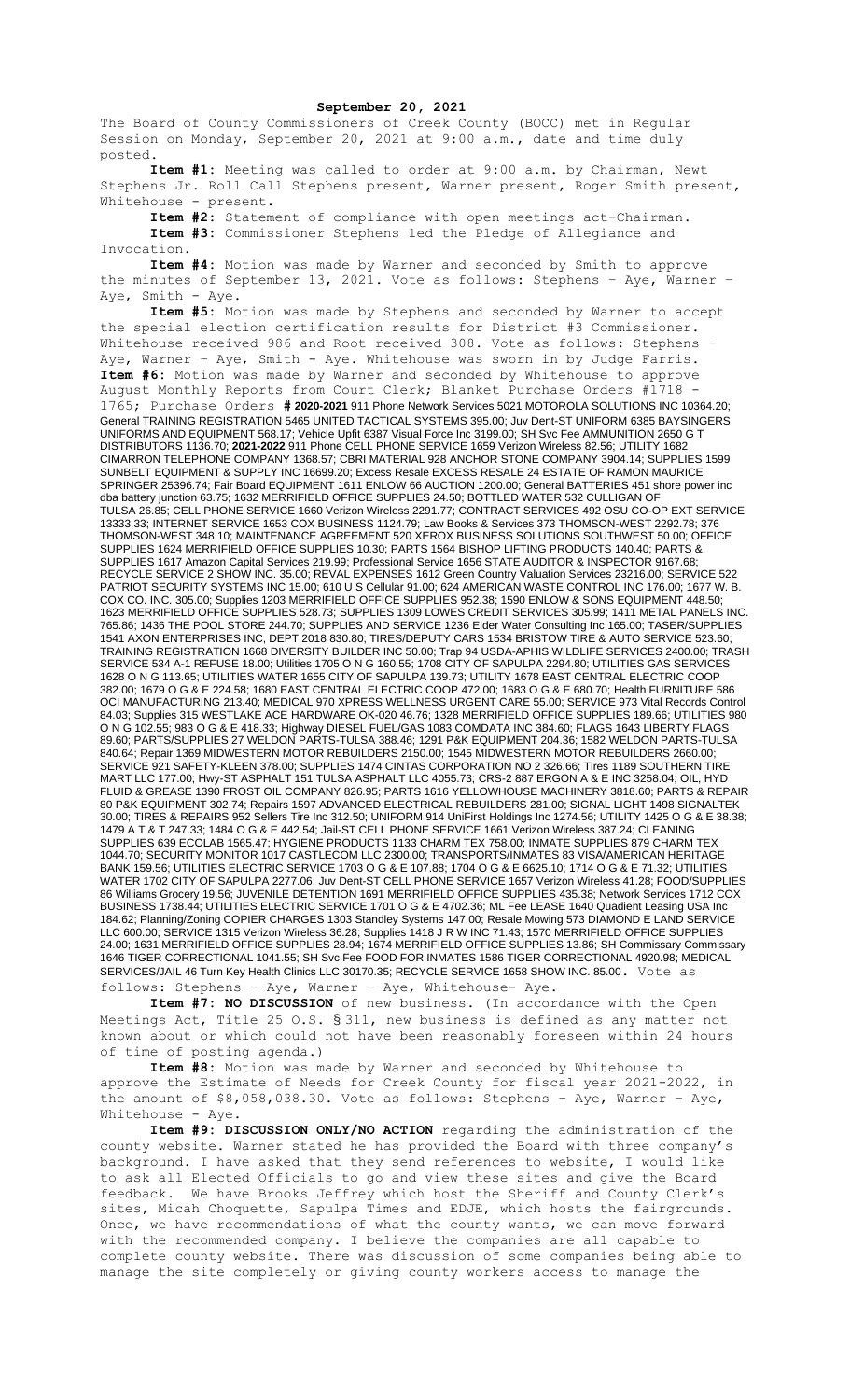site, as well. Warner stated this item will be back on next week, with recommendations from Officials to report.

**Item #10:** Motion was made by Whitehouse and seconded by Warner to deny placing a seven day burn ban in Creek County, beginning September 20, 2021, pursuant to 2 O.S. § 16-26 and leaving agenda item on each week to discuss further. Covey Murray, Emergency Management provided the Board with a packet of information. The Board review the criteria to see if the county would be able to place a burn ban at this time. Murray reported a recent fire out of the Olive area, we worked this fire for three days. We had six departments, three dozers and graders, along with the BIA helping assist on this fire. I have not seen fire topping trees, since 2012. We have some drought conditions currently in Creek County, Murray stated. We do have rain forecasted tomorrow, so this could help. The western and northern part of Creek County currently are the driest areas. Murray stated he has heard back from twelve of the fifteen fire departments stating they would like a seven day burn ban. Currently Laflore County is the only county with a burn ban in effect. Murray asked if we could have this agenda item each week to discuss. The Board completed the criteria of placing a burn ban, at this time we do not qualify. If the rain does not come in tomorrow and the need is there, we could call an Emergency Meeting to address the burn ban. Murry recommended that we wait and see if the rain helps with the drought issue, if not we can call for an Emergency Meeting to have one placed this week. Vote as follows: Stephens – Aye, Warner - Aye, Whitehouse - Aye.

**Item #11:** The Board asked that this item be stricken, as it is the same as item #9. Discussion and update regarding the administration of the county website.

**Item #12:** DISCUSSION ONLY to let for bid for a new security system for the Creek County Treasurer's Office, Don Engle. Engle spoke to the Board about upgrading his current four-year-old system from an analog system to an HD system. I would like to upgrade the tier bites as well on the recording side. We have had a company come out and look at what are needs are. Engle discussed some recent issues that they have seen that the current system needs to be upgraded. Stephens stated that this needs to be discussed with the Project Manager Glen Musser and Jana Thomas, Purchasing Agent to find out what the needs are. Thomas discussed if the other camera systems in the Collins Building need upgraded as well. Stephens stated it wouldn't be a bad idea to have them both upgraded and integrate with the Sheriff's system. We need to discuss what our the needs the Sheriff may have, as they are over the building security. Thomas stated at this time we have no bid specs; we have questions on the bid limits with vendor and we are wanting to prevent any unforeseen issues that may arise with the project. The Board directed Engle to work with Musser and Thomas, per the County guidelines and Thomas will place the item on agenda when it is ready to let for bid.

**Item #13:** Motion was made by Warner and seconded by Whitehouse for the Allocation of Beverage Tax to be distributed as follows: Bristow \$3,564.39; Depew \$402.58; Drumright \$2,458.83; Kellyville \$972.38; Kiefer \$1,424.51; Lawrence Creek \$126.97; Mannford \$2,601.28; Mounds \$987.87; Oilton \$857.80; Sapulpa \$17,372.85; Shamrock \$86.71; Slick \$111.48. Vote as follows: Stephens – Aye, Warner – Aye, Whitehouse - Aye.

**Item #14:** Motion was made by Warner and seconded by Whitehouse to sign **Resolution#2021-127** directing the Creek County Treasurer to credit the Creek County General Government Maintenance and Operations Fund 001-1-2000-2005/R2 with funds from the Creek County Court Clerk's Office Fund for reimbursement of utility payments, in the amount of \$76.45, as per 62 O.S. § 335, and procedures implemented by the State Auditor's Office. Vote as follows: Stephens – Aye, Warner – Aye, Whitehouse - Aye.

**Item #15:** Motion was made by Stephens and seconded by Warner to approve Utility Permit from Oklahoma Natural Gas Company per County Specs for natural gas pipeline, by boring, size of line 34" HDPD, to cross W. 61<sup>st</sup> St. approximately 092 miles S. & 1.78 miles W. of US-44 & Gilcrease Expressway, further described as 1,847' W. of the N.E. corner of Section 6, T18N, R12E and the S.E. corner of Section 31, T19N, R12E in District #1. Vote as follows: Stephens – Aye, Warner – Aye, Whitehouse - Aye.

**Item #16:** Discussion and possible action regarding the American Recovery Plan 2021 funds directed to Creek County by the federal government. The Board had two bullet items to review this week. **(#1)** The Board reviewed the External Application; Stephens stated he has had discussion with Barbara Albritton, INCOG Representative on the deadline of accepting applications. Albritton stated the REAP Applications are due October 15, 2021, INCOG Board meetings are being held on November 9, 2021 and December 14, 2021, followed with ODOC Meeting Deadline of December 15, 2021. We have had discussions of the REAP and ARPA being matching funds or replacing local funds. I don't know that we will make it this year per the timeline. The Board discussed a meeting recently with Mike at the ACCO presentation cautioning Counties to not get in a hurry to spend the ARPA monies. The State has \$1.9 Billion available for projects and there is a possibility of the State assisting with